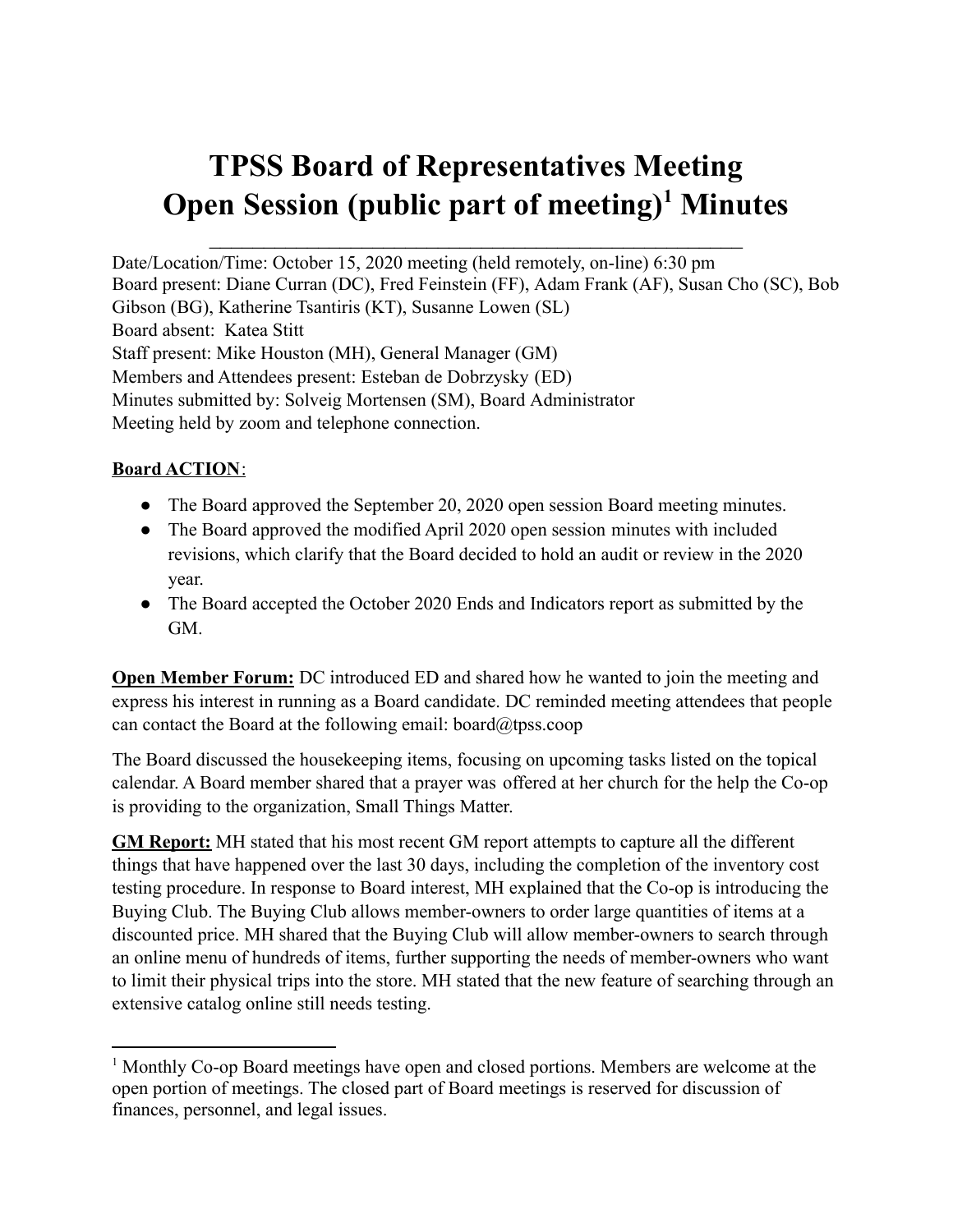MH then reported attending the Montgomery County Food Council's Racial Equity Committee meetings and learning informative, relevant information. MH explained that the leadership staff of the Montgomery County Food Council (MCFC) had recently received the equity training, so now the Council is including Food Council members and continuing to develop the training.

MH further described how the Montgomery County Food Council Racial Equity Committee attempts to focus on racism at the local level, as opposed to systemic racism at the broader level. In response to Board inquiry, MH elaborated that because the MCFC is oriented toward area businesses, they examine racial equity through local measurements, such as land ownership.

MH also reported that he attended a symposium re: next-gen packaging and noticed many companies were exploring innovative ideas, but describing a packaging revolution as coming in years, not months. MH gave an example of a food company's projected transition from plastics to more sustainable materials in March or April of 2021. MH explained that companies cannot shortcut their materials' testing period. MH commented that from the symposium, he gathered there are many conscientious, intelligent people attempting to address the issue.

A Board member commented that they had recently observed a line outside the store and hoped it meant Co-op business is still on the rise. MH confirmed that Co-op business continues to grow. MH explained that the Co-op is making plans to allow more people into the store in the winter months, including activating a flex register at register number 1 and adding three more sides to the tent to make it more comfortable for people to line up.

Quarterly Ends and Indicators Report: Mike provided a written report showing how Co-op had addressed "Ends" or goals in our policies, and his measures or indicators for meeting them. The time frame for the report is October 2019 through September 2020. The Ends are:

- 1. TPSS Co-op will be a sustainable cooperative enterprise that benefits the community at large — consistent with community needs, financial viability, cooperative principles, healthful living, and strong environmental stewardship.
- 2. Co-op members are involved in and knowledgeable about the meaning, benefits and responsibilities of cooperative ownership.
- 3. Co-op customers have access to goods produced in socially and environmentally responsible ways, with an emphasis on local and organic foods, at reasonable prices and in welcoming community marketplace settings.
- 4. Customers are knowledgeable about food and food related issues and can make informed choices about healthful living.
- 5. TPSS Co-op is committed to being inclusive and accessible to the whole community. The Co-op will build strong linkages through its outreach programs with surrounding communities and nearby farmers and businesses.
- 6. The TPSS Co-op staff has an empowering and positive workplace.

The report gave details on how the GM has addressed all of these ends.The Board thanked MH for a letter he recently posted on the Takoma Listserv, which clarified the Co-op's economic status in response to recent comments. The Board reflected on several local listserv discussions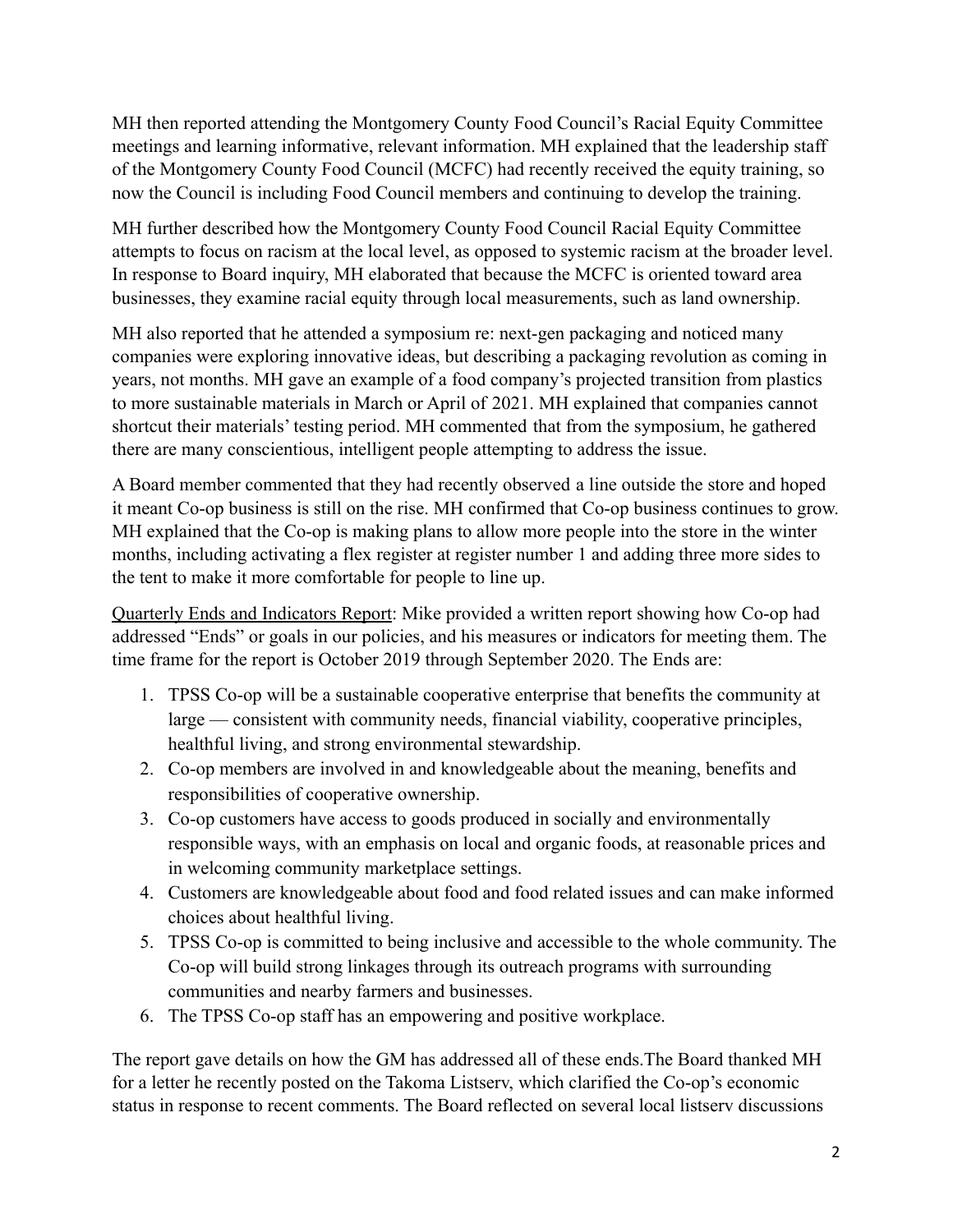and noted the value of keeping Co-op members informed of the Co-op's history and current status, and also what makes co-ops unique. The Board members agreed on the general importance of member education.

In response to Board inquiry, MH confirmed that the Co-op is increasing its number of local vendors, which is already a high percentage of the Co-op's total vendor portfolio.

In response to a question on the Co-op's "Pay it Forward" program, MH reported that he believes the Co-op still provides a donation place for Manna but may be using the program less overall. MH observed that the Co-op continues to make community contributions in other ways.

In response to Board inquiry, MH confirmed that full time employees receive benefits and clarified that 30 hours/week is considered full time. 96% of TPSS employees receive these benefits, which include 100% of health insurance premiums; 62% of deductibles; and eye, dental, and life insurance.

# **Board Business:**

## Committee Updates:

*Membership Committee Affairs Committee (MCAC):* FF shared that in the most recent MCAC meeting the Committee discussed the following items:

- the final plans and agenda for the next Saturday's (10/17/20) Member-Owners meeting
- SL's presentation focus for Saturday's meeting, which would be about how local communities are addressing food sustainability
- if in the retreat, the Board would want to consider how to engage the membership in some way
- the report on how the Co-op is being accessed for various food redistribution activities, involving packaging food boxes for distribution
- the Co-op's Community Engagement Manager's report on the current, local efforts to help people sign-up and register for the SNAP program and how the Co-op might work with community groups who are actively doing this.
	- A Board member gave the feedback that when he had inquired about the Board's potential organization of a SNAP sign-up volunteer assistance program at the Co-op, he heard that the Co-op might have to first be accepted as a community benefit organization. Furthermore, he gave the feedback that he underwent the SNAP training program and learned there is some complexity to it.
	- The Board discussed the various ways they could support a SNAP sign-up initiative and decided that BG would follow up with the Co-op's Community Engagement Manager to learn if there are potential next steps for participating in SNAP enrollment.

MH shared that while the USDA grant enabling SNAP recipients to double-up on fresh fruits and vegetables (double-bucks) expired on September 30, 2020, the Co-op is still collecting money from its "Feed a Neighbor Fund" and using some of those funds to continue the double-bucks initiative.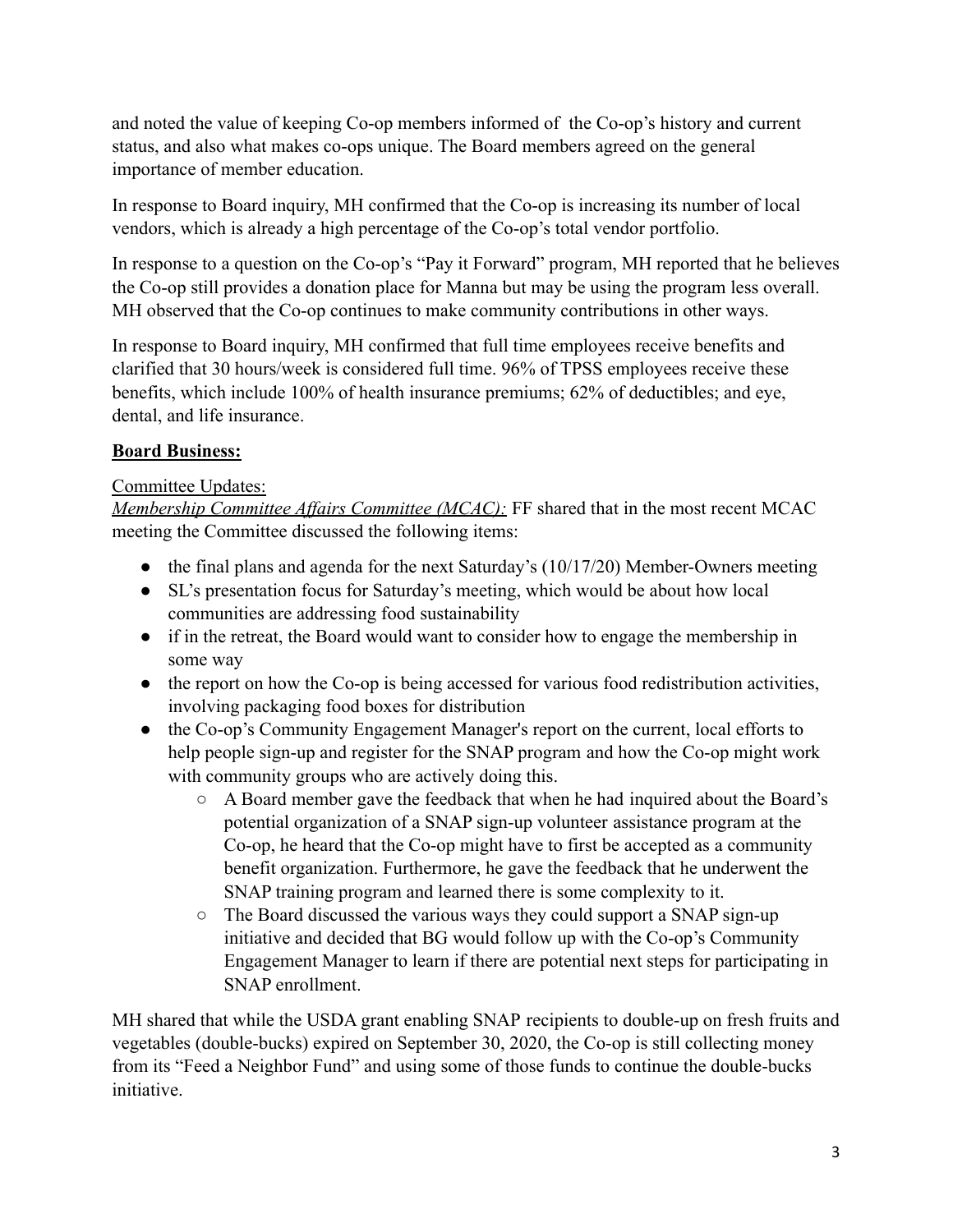*Nominations Committee*, *Upcoming Steps:* The Board discussed how they needed to recruit several board members who are not running for re-election to count the ballots. The Board noted how in previous elections they asked an independent person--neither a Board member nor a staff--present for the count.

BG relayed that there are presently a total of seven people running for four Board seats. In addition to the two Board members running for re-election (DC and AF) the following individuals are also running: Esteban de Dobrzynski, Elizabeth Teuwen, Antoaneta (Toni) Tileva, Citlalli Velasquez, and Elias Vlanton.

The Board briefly discussed the various candidates' backgrounds and the importance of continuing to invite their participation and engagement, even if some do not become Board members after the election.

*Policy Committee: discussion about DEI and holidays:* SC summarized how the Committee is continuing to review policy L-2 and aiming to revisit the topic with the Board in November. To give more information on the standing of the L-2 policy revision process, SC recounted how the Policy Committee had created a document that provides all the proposed changes and superimposes them over the current policy register version of policy L-2. DC shared her plan to re-review the feedback from Co-op attorney Betty Grdina on the matter and meet with SC prior to the next Board meeting.

SC presented the Policy Committee's question of whether, in observation of diversity equity and inclusion, the Board wants to pursue changing the names of the holidays on both the Board and the Co-op store's calendar. DC gave the feedback that she believes the Board/Co-op will be doing a full diversity equity inclusion training in 2021 and thinks a review of how the Co-op/Board names or addresses the holidays will be included.

**Decision on electronic meeting platform and vote:** KT and SC noted that they have listed the different features of the various platforms in consideration: Zoom, Webex, Google meet-up, and Jitsi. The Board recognized that Google meet-up and Jitsi are free, but that Zoom was necessary for member meetings; it's the platform with which most people are familiar. The Board noted some of Zoom's advanced settings and also discussed security needs for any of the platforms. DC planned to follow up separately with KT, SC, and AF to learn more.

**Initial Retreat planning**: DC reported that she spoke with the Board's current Columinate consultant, Martha Whiteman and was introduced to Jade Barker who will become the new Columinate consultant when Martha retires at the end of the year. Until that time, Jade and Martha will work together and overlap. DC shared that Jade has a background as a facilitator and has been a board member and board president herself. DC stated that Jade will work with the Board's retreat planning team. AF volunteered to join the retreat planning team, which will include FF, KS, AF, MH, Martha and Jade. DC will let Martha and Jade know the composition of the team.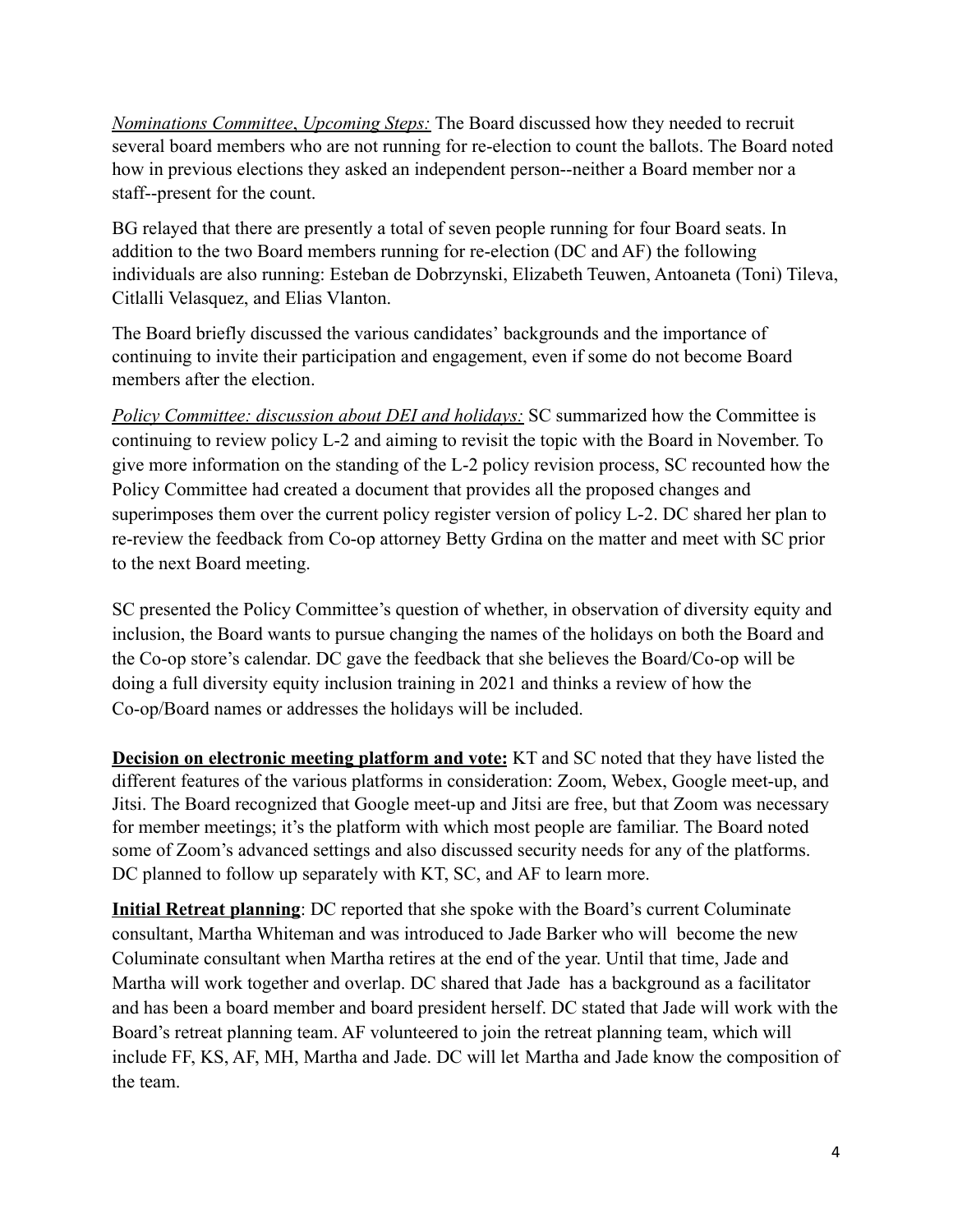8:19pm

#### Board Representatives' Committee Memberships:

Membership and Community Affairs Committee: FF, BG, SL, DC (FF Chair) Audit and Finance Committee: AF, SC, BG, KT (AF Chair) Personnel Committee: DC, KS (DC Chair) Policy Committee: SC, AF, KT (SC Chair) Nominations Committee: BG, FF, SL (BG Chair) Junction Committee: FF, KS (FF Chair) Expansion Committee: AF, SC, SL (AF Chair) Board Development Committee: DC, AF (chair position shared)

> Board Representatives' Committee Memberships: (Committee Memberships still reflecting 2019-2020 term)

Membership and Community Affairs Committee: FF, BG, DC (FF Chair) Audit and Finance Committee: AF, SC, BG, KT (AF Chair) Personnel Committee: DC, KS (DC Chair) Policy Committee: SC, AF, KT (SC Chair) Nominations Committee: BG, FF, SL (BG Chair) Junction Committee: FF, KS (FF Chair) Expansion Committee: AF, SC (AF Chair) Board Development Committee: DC, AF (chair position shared)

## **Term 2020-2021 Meeting Attendance:**

|                  | Dec    |
|------------------|--------|
| Cho              | $\ast$ |
| Curran           | $\ast$ |
| Feinstein        | $\ast$ |
| Frank            | $\ast$ |
| Gibson           | $\ast$ |
| Stitt            | Ex     |
| Teuwen           | $\ast$ |
| <b>Tsantiris</b> | $\ast$ |
| Velasquez        | $\ast$ |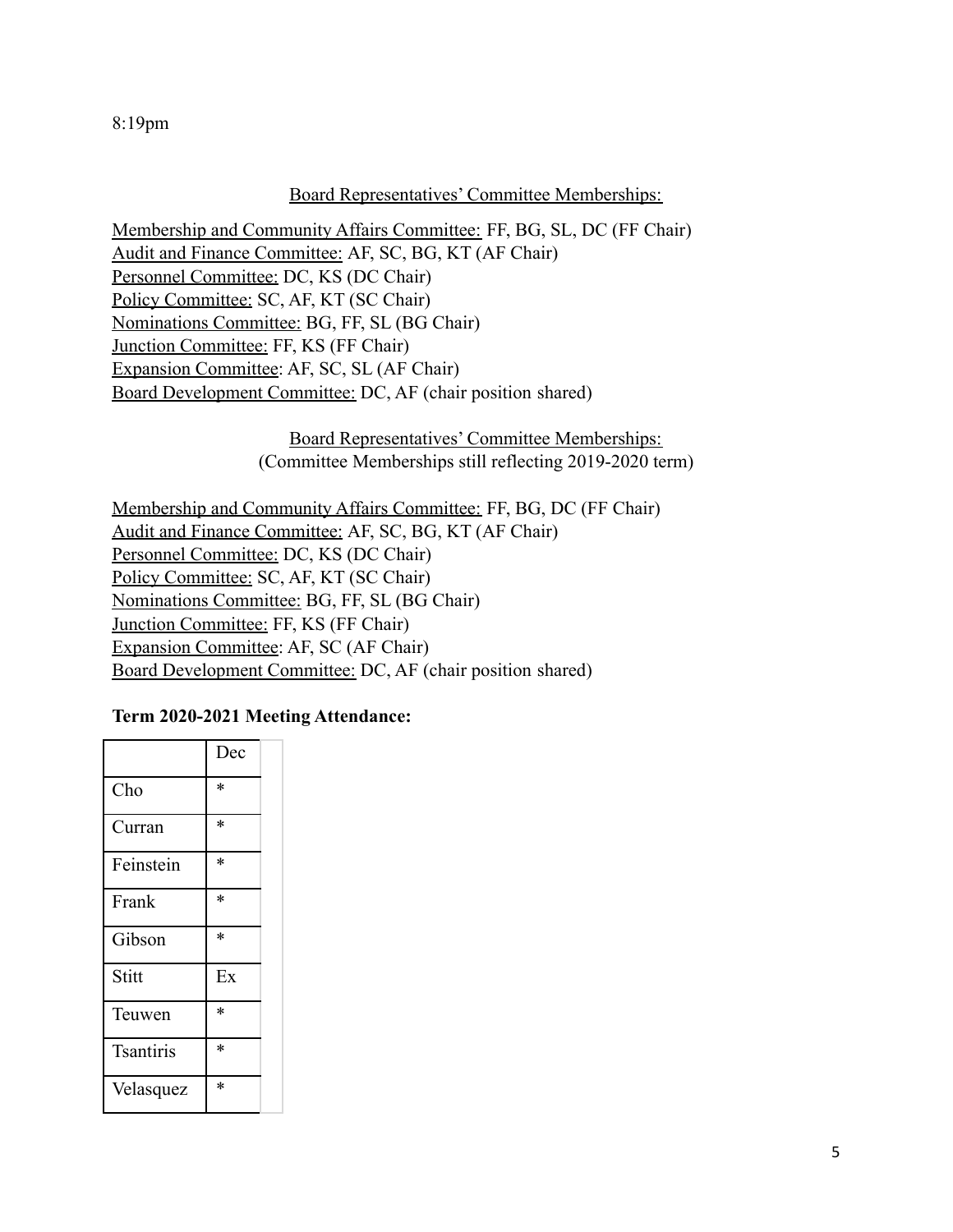(Ex=excused) (Re=Resigned)

# **Board Terms:**

| <b>Board Representative</b> | Term:                      | Term Ends: |
|-----------------------------|----------------------------|------------|
| Cho                         | 3 years (consecutive term) | 2022       |
| Curran                      | 3 years (consecutive term) | 2023       |
| Feinstein                   | 3 years (consecutive term) | 2022       |
| Frank                       | 3 years (consecutive term) | 2023       |
| Gibson                      | 2 years                    | 2021       |
| Stitt                       | 3 years                    | 2021       |
| Teuwen                      | 3 years                    | 2023       |
| <b>Tsantiris</b>            | 3 years                    | 2022       |
| Velasquez                   | 1 year                     | 2021       |

# **Term 2019-2020 Meeting Attendance:**

|                  | Dec    | Jan    | Feb    | Mar    | April  | May    | June   | July   | Aug.   | Sep.   | Oct.   |
|------------------|--------|--------|--------|--------|--------|--------|--------|--------|--------|--------|--------|
| Cho              | $\ast$ | $\ast$ | $\ast$ | $\ast$ | $\ast$ | $\ast$ | $\ast$ | $\ast$ | $\ast$ | $\ast$ | $\ast$ |
| Curran           | $\ast$ | Ex     | $\ast$ | $\ast$ | $\ast$ | $\ast$ | $\ast$ | $\ast$ | $\ast$ | $\ast$ | $\ast$ |
| Feinstein        | $\ast$ | $\ast$ | Ex     | $\ast$ | $\ast$ | $\ast$ | $\ast$ | $\ast$ | $\ast$ | $\ast$ | $\ast$ |
| Frank            | Ex     | $\ast$ | $\ast$ | $\ast$ | $\ast$ | $\ast$ | $\ast$ | $\ast$ | $\ast$ | $\ast$ | $\ast$ |
| Gibson           | $\ast$ | $\ast$ | $\ast$ | $\ast$ | $\ast$ | $\ast$ | $\ast$ | $\ast$ | $\ast$ | $\ast$ | $\ast$ |
| Kamara           | $\ast$ | $\ast$ | $\ast$ | $\ast$ | $\ast$ | $\ast$ | $\ast$ | $\ast$ | Re     | Re     | Re.    |
| Lowen            | $\ast$ | $\ast$ | Ex     | $\ast$ | $\ast$ | $\ast$ | $\ast$ | $\ast$ | $\ast$ | Ex     | $\ast$ |
| Stitt            | $\ast$ | Ex     | Ex     | $\ast$ | Ex     | $\ast$ | Ex     | Ex     | Ex     | $\ast$ | Ex     |
| <b>Tsantiris</b> | Ex     | $\ast$ | Ex     | $\ast$ | $\ast$ | $\ast$ | $\ast$ | $\ast$ | $\ast$ | $\ast$ | $\ast$ |

(Ex=excused)

(Re=Resigned)